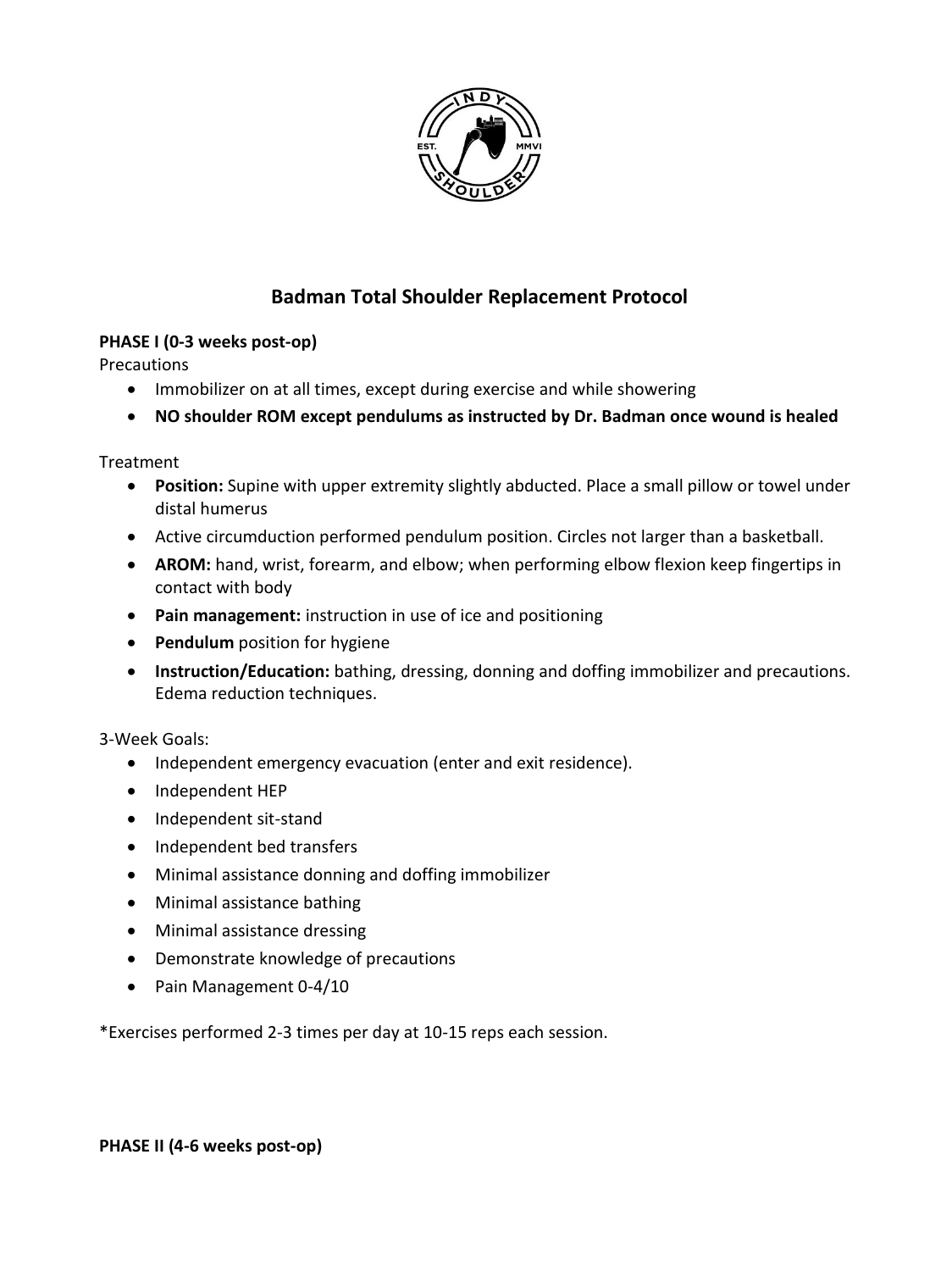

#### **Precautions**

 Discontinue Immobilizer; continue wearing sling, except during exercise and while showering.

#### Treatment

- **Position:** supine with upper extremity slightly abducted, place a small pillow or towel under the distal humerus.
- Add: **PROM in supine** 
	- o Gentle ER not to exceed 20 degrees
	- o Gentle scaption not to exceed 120 degrees
- Instruction to caregiver if willing and able
- Closed chain use of UE for sit-stand

#### **Continue:**

- **AROM:** continue phase I PRN
- **Education and ADL's:** continue phase I PRN
- **Transfer/Gait training:** continue phase I PRN
- **Pain Management:** continue phase I PRN

#### Phase II Goals

- Independent car transfer
- Independent shower transfer
- Independent modified bathing
- Independent modified dressing
- Independent HEP without caregiver
- Pain management 0-2/10
- AAROM not to exceed 0-120 degree elevation 20 degree ER
- Make recommendations re: OP PT at 6-7 weeks

\*Exercises to be performed 1-3 times per day at 10-15 reps each session

#### **PHASE III (7-9 weeks post-op)**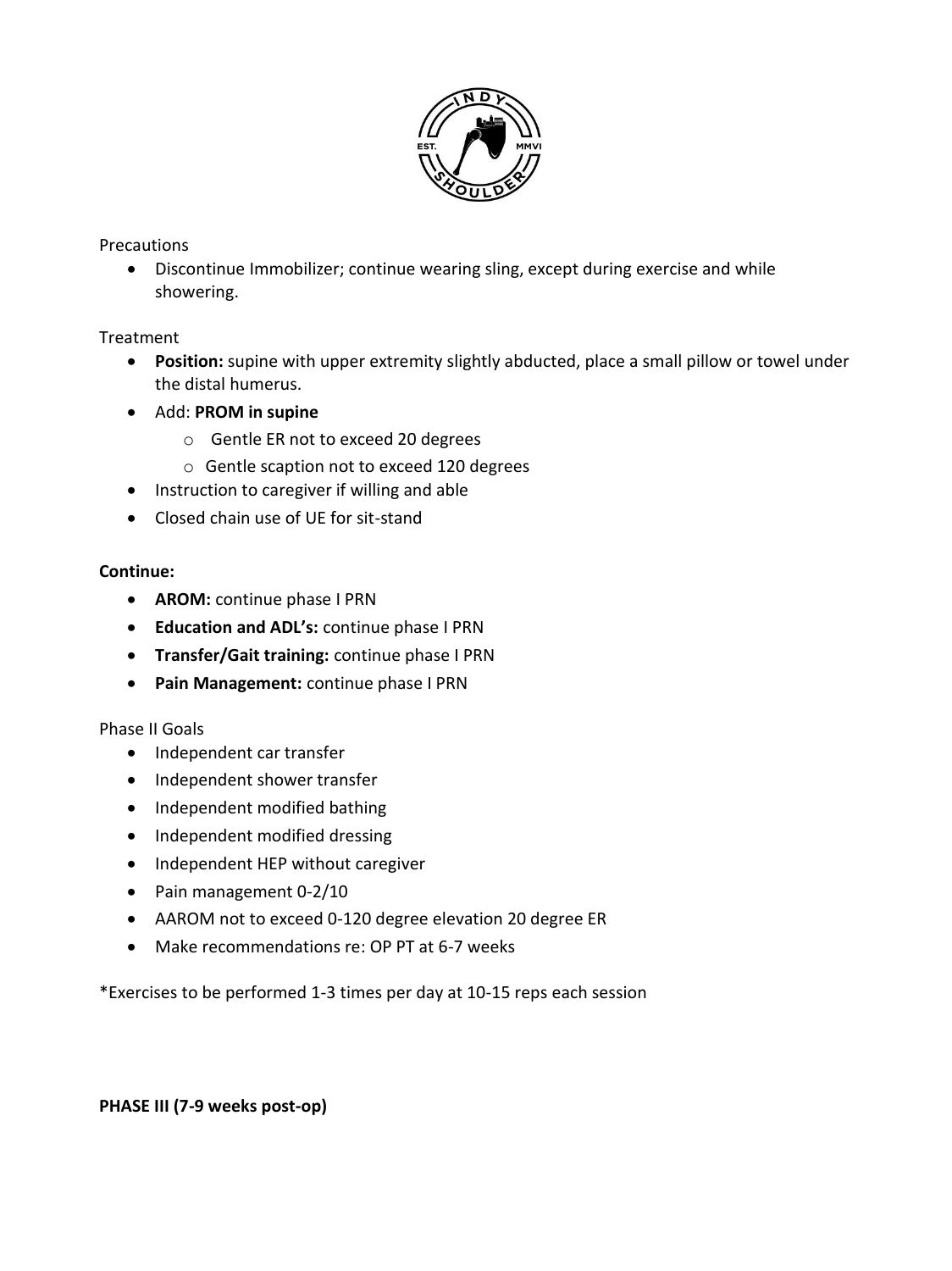

## Treatment

- **AROM and AAROM:** continue as above
- **AROM:** initiate AROM exercises in supine increasing elevation gradually within patient's tolerance
	- o **ER** not to exceed 35 degrees
	- o **Scaption** not to exceed 135 degrees
	- o D1 and D2 patterns, triceps, serratus in supine, extension
	- o Sidelying ER
- **Resisted ROM:** initiate gentle isometrics. IR, ER, flexion, extension
- **Closed Chair:** progression from phase II continued, add resistance and challenge

Phase III Goals

- Independent home exercise program
- AAROM in supine not to exceed 0-135 degrees elevation, 0-35 degrees ER
- ROM exercises performed 2-3 times per day until maximum ROM achieved, then performed daily for 3 months, then performed 3 times per week.

# **PHASE IV (10-12 weeks post op)**

Treatment

- **AROM:** continue phase I, II, III PRN. Begin AROM performed in standing: elevation/scaption and diagonal patterns
- **AAROM:** continue as above. Increase ROM as tolerated by patient
- **Resisted ROM:** initiate gentle strengthening with theraband/tubing in small arcs of motion: IR, ER, elevation, abduction, extension to 30 degrees.
- **ADL's:** military press in diagonal patterns, grooming, dressing

3-Month Goals:

- Independent HEP
- AROM in supine: elevation/scaption 140 degrees, ER as tolerated, progress in pain-free
- ROM
- AROM in standing: 0-90 degrees elevation